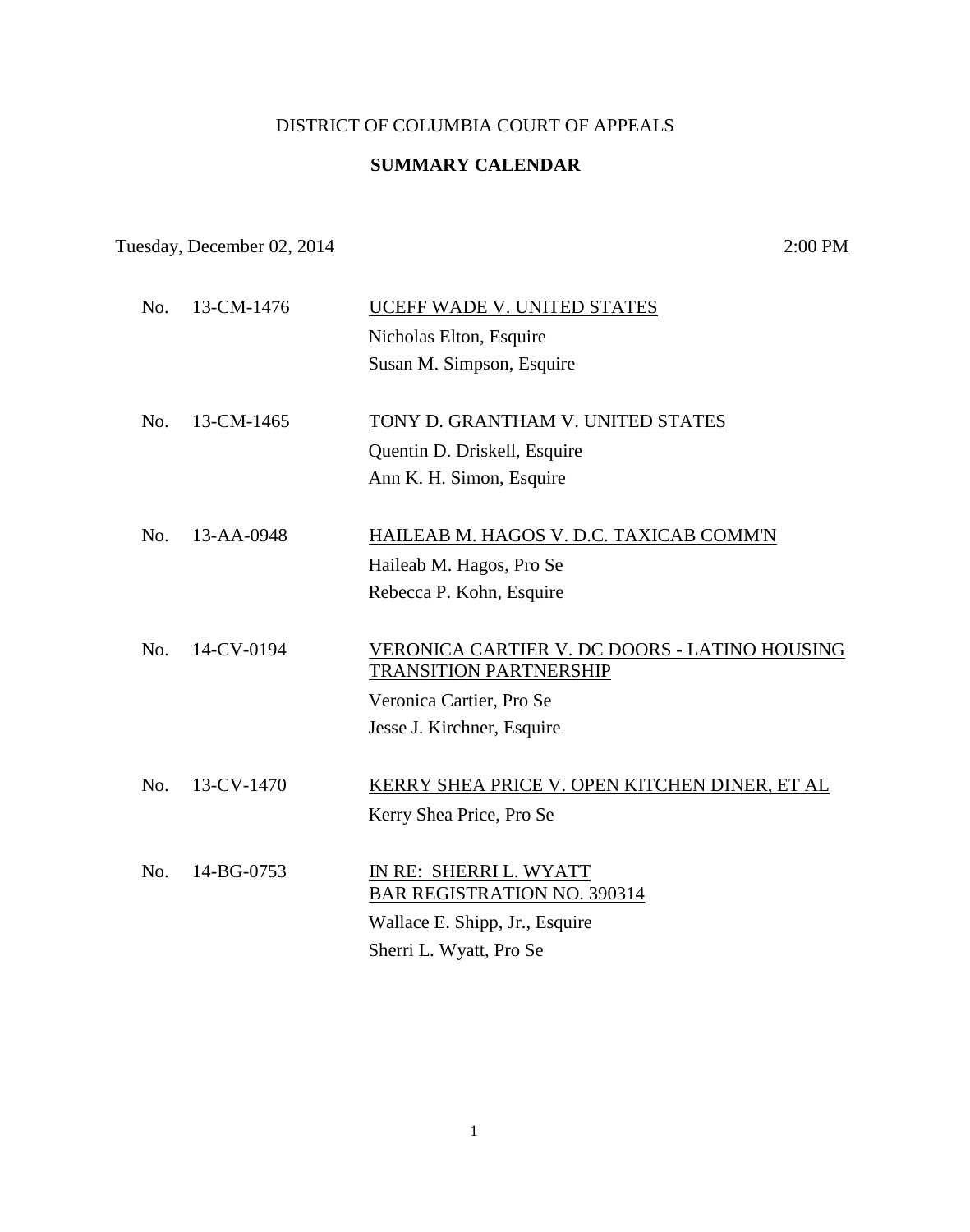| No.                                    | 14-BG-0455 | IN RE: CHESTER W. NOSAL<br><b>BAR REGISTRATION NO. 167668</b><br>Wallace E. Shipp, Jr., Esquire<br>David U. Fierst, Esquire |  |
|----------------------------------------|------------|-----------------------------------------------------------------------------------------------------------------------------|--|
| No.                                    | 14-AA-0002 | MESKEREM GETACHEW V. OMNI SHOREHAM<br>Meskerem Getachew, Pro Se                                                             |  |
| No.                                    | 14-CF-0017 | JOSEPH J. GREENE V. UNITED STATES<br>Nigel Barrella, Esquire<br>Kristina L. Ament, Esquire                                  |  |
| No.                                    | 12-CM-1942 | ULYSSES S. GOODINE V. UNITED STATES<br>Anna B. Scanlon, Esquire<br>Rikki D. McCoy, Esquire                                  |  |
| No.                                    | 13-CF-1127 | <b>MELVIN LEROY PLOWDER V. UNITED STATES</b><br>Vincent A. Jankoski, Esquire<br>Katherine M. Kelly, Esquire                 |  |
| No.                                    | 13-CM-1444 | GARY P. SMITH V. UNITED STATES<br>Nigel Barrella, Esquire<br>Ann K. H. Simon, Esquire                                       |  |
| Friday, December 12, 2014<br>$2:00$ PM |            |                                                                                                                             |  |

| No. 14-AA-0173 | PEPCO V. D.C. DEP'T OF EMPLOYMENT SERVICES |
|----------------|--------------------------------------------|
|                | Shawn M. Nolen, Esquire                    |
|                | David M. Snyder, Esquire                   |